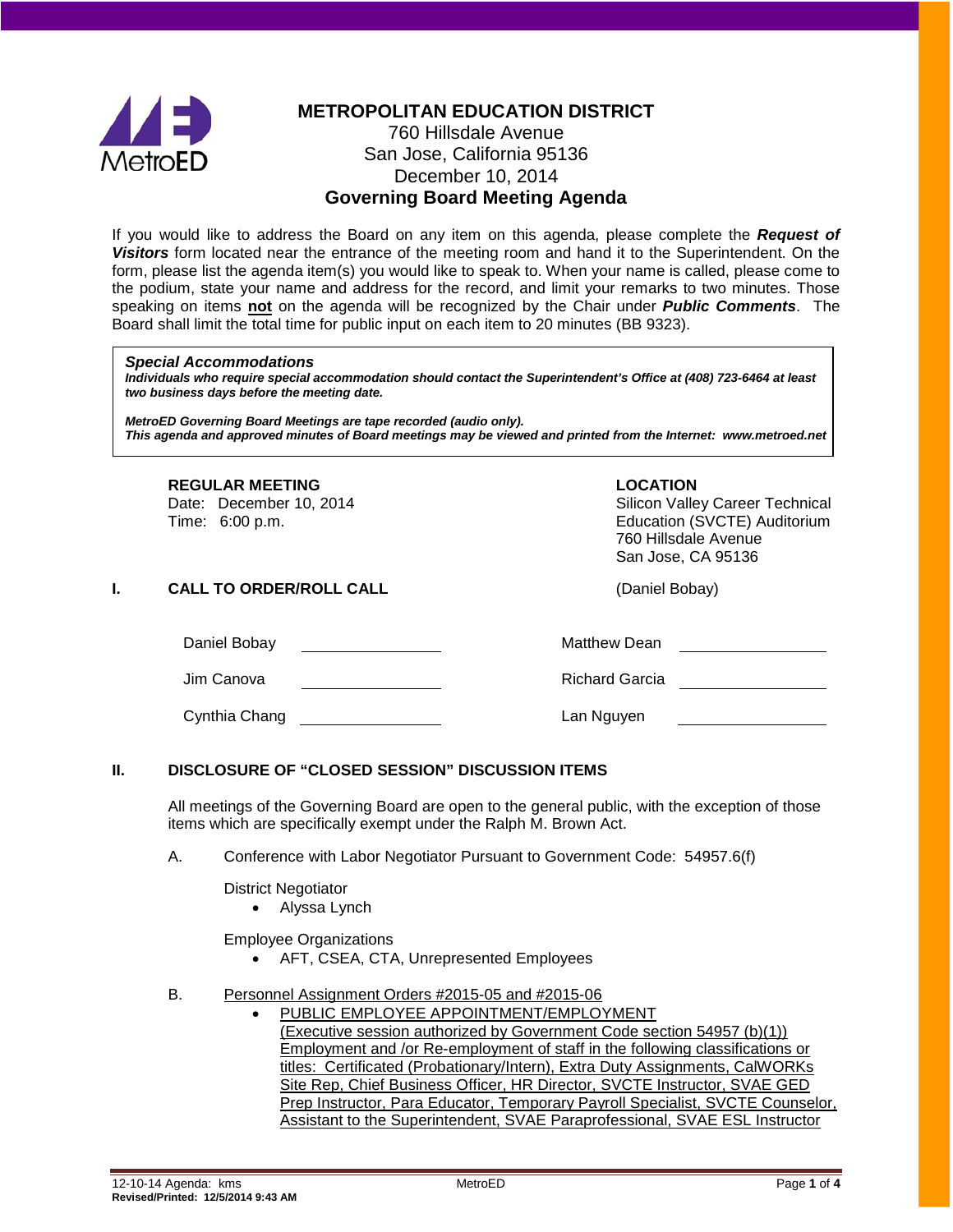C. Significant exposure to litigation pursuant to subdivision (b) of Section 54956.9: (Three cases)

#### **III. PUBLIC COMMENTS REGARDING CLOSED SESSION ITEMS**

Members of the public may address the Board on any subject not on tonight's agenda; however, provisions of the Brown Act (Government Code 54954.2(a) and .3) preclude any action. As an unagendized item, no response is required from the Board or District Staff and no action can be taken; however, the Board may instruct the Superintendent to agendize the item for a future meeting. When your name is called, please come to the podium, state your name and address for the record, and limit your remarks to two minutes for individuals or five minutes for a group.

#### **IV. ADJOURN TO CLOSED SESSION Time: 6:02 p.m.**

- V. REGULAR MEETING<br>Reconvene from Closed Session **Time: 7:00 p.m.**<br>Location: SVCTE Auditorium **Reconvene from Closed Session**
- **VI. REPORT OF CLOSED SESSION ACTIONS** (Daniel Bobay)
- **VII. PLEDGE OF ALLEGIANCE** (Daniel Bobay)
- **VIII. ADOPT AGENDA** (Daniel Bobay)
- **IX. PUBLIC COMMENTS**

*Members of the public may address the Board on any subject not on tonight's agenda; however, provisions of the Brown Act (Government Code 54954.2(a) and .3) preclude any action. As an unagendized item, no response is required from the Board or District Staff and no action can be taken; however, the Board may instruct the Superintendent to agendize the item for a future meeting. When your name is called, please come to the podium, state your name and address for the record, and limit your remarks to two minutes for individuals or five minutes for a group.*

#### **X. STUDENT REPORTS** (5-Minute Limitation) **COMING A CONSTRUSTED BOBAY** (Daniel Bobay)

- A. Silicon Valley Career Technical Education (SVCTE) Student
- B. Silicon Valley Adult Education (SVAE) Student

#### **XI. SILICON VALLEY CTE FEATURED PROGRAM** (15-Minute Limitation) (Marianne Cartan)

A. Metals Technology/Welding

#### **XII. SPECIAL ORDER OF BUSINESS** (Alyssa Lynch)

The Superintendent will update the Board on special projects or may request that individuals be allowed to present an item out of order on the agenda to accommodate their schedules.

#### **XIII. CONSENT/ACTION CALENDAR (ACTION)**

**All matters listed under the Consent/Action Calendar and marked with an \*asterisk are considered by the Governing Board to be routine and will be enacted in one motion.** There will be no discussion of these items prior to the time the Board considers the motion, unless members of the Board or the Superintendent request specific items to be discussed and/or removed from the Consent Calendar.

\*1. [Approve Minutes](http://fbsd.metroed.net/malaimo/Board_Agenda/12-10-14BoardAgenda/11-12-14BoardMinutes.pdf) from the Regular Board Meeting of November 12, 2014.

12-10-14 Agenda: kms MetroED Page **2** of **4 Revised/Printed: 12/5/2014 9:43 AM**

**Location: SVCTE, RM 819**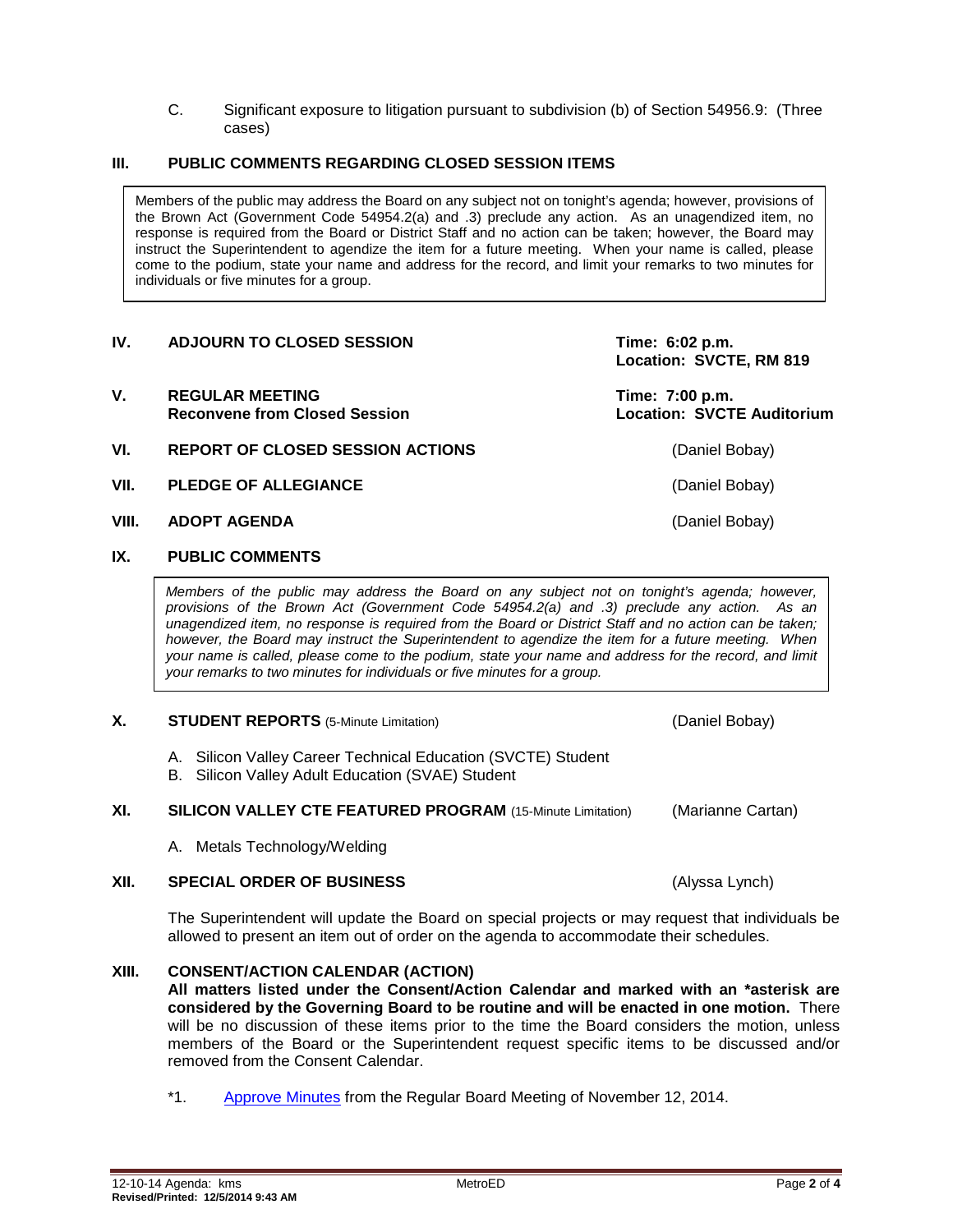### **BUSINESS AND FINANCIAL FUNCTIONS**

- \*2. [Approve November Warrants](http://fbsd.metroed.net/malaimo/Board_Agenda/12-10-14BoardAgenda/Item2.pdf) Approval List (Joyce Shen)
- \*3. [Approve Monthly Financial Update](http://fbsd.metroed.net/malaimo/Board_Agenda/12-10-14BoardAgenda/Item3.pdf) for the period ended November 30, 2014 (Joyce Shen)
- \*4. [Approve Surplus Items](http://fbsd.metroed.net/malaimo/Board_Agenda/12-10-14BoardAgenda/Item4.pdf) (Joyce Shen)

#### **PERSONNEL FUNCTIONS**

- \*5. [Approve Personnel Assignment Orders](http://fbsd.metroed.net/malaimo/Board_Agenda/12-10-14BoardAgenda/Item5.pdf) #2015-05 and #2015-06 (Debbie Fry)
- \*6. [Approve Revised Job Descriptions:](http://fbsd.metroed.net/malaimo/Board_Agenda/12-10-14BoardAgenda/Item6.pdf) Chief Business Officer, Director of Human Resources (Debbie Fry)
- \*7. [Approve Agreement for Services with Ann Jones,](http://fbsd.metroed.net/malaimo/Board_Agenda/12-10-14BoardAgenda/Item7.pdf) Interim Chief Business Officer (Debbie Fry)

#### **INSTRUCTIONAL AND STUDENT FUNCTIONS**

None.

**Recommendation: It is recommended the Governing Board approve Consent Calendar items \*1 through \*7.**

**MOTION: \_\_\_\_\_\_\_\_ SECONDED: \_\_\_\_\_\_\_\_ DISCUSSION VOTE: \_\_\_\_\_\_\_\_\_\_**

#### **XIV. INFORMATION ITEMS/DISCUSSION ITEMS**

- 8. [EverFi's Radius STEM](http://fbsd.metroed.net/malaimo/Board_Agenda/12-10-14BoardAgenda/Item8.pdf) Readiness Curriculum (Jodi Edwards-Wright)
- 9. [Legislative Update](http://fbsd.metroed.net/malaimo/Board_Agenda/12-10-14BoardAgenda/Item9.pdf) (Alyssa Lynch)
- 10. [New Virtual Silicon](http://fbsd.metroed.net/malaimo/Board_Agenda/12-10-14BoardAgenda/Item10.pdf) Valley CTE Tour (Alyssa Lynch)

#### **XV. ACTION ITEMS AND REPORTS**

#### **BOARD AND ADMINISTRATIVE FUNCTIONS**

- 11. [Adopt Resolution of #04-12-10-14,](http://fbsd.metroed.net/malaimo/Board_Agenda/12-10-14BoardAgenda/Item11.pdf) Adopting a Conflict of Interest Code (Alyssa Lynch)
- 12. Second Reading: Board Policies: Tri-Annual Update (Alyssa Lynch)

#### **BUSINESS AND FINANCIAL FUNCTIONS**

- 13. [Approve First Interim Financial Report,](http://fbsd.metroed.net/malaimo/Board_Agenda/12-10-14BoardAgenda/Item13.pdf) Fiscal Year 2014-15 (Joyce Shen)
- 14. [Fiscal Year 2013-14 Audit Report](http://fbsd.metroed.net/malaimo/Board_Agenda/12-10-14BoardAgenda/Item14.pdf) (Debbie Fry)

#### **PERSONNEL FUNCTIONS**

#### *Open Public Hearing*

15. [Public Hearing: Disclosure of Financial Implications](http://fbsd.metroed.net/malaimo/Board_Agenda/12-10-14BoardAgenda/Item15.pdf) of Memorandums of Understanding to Collective Bargaining Agreements with CSEA (Debbie Fry)

#### *Close Public Hearing*